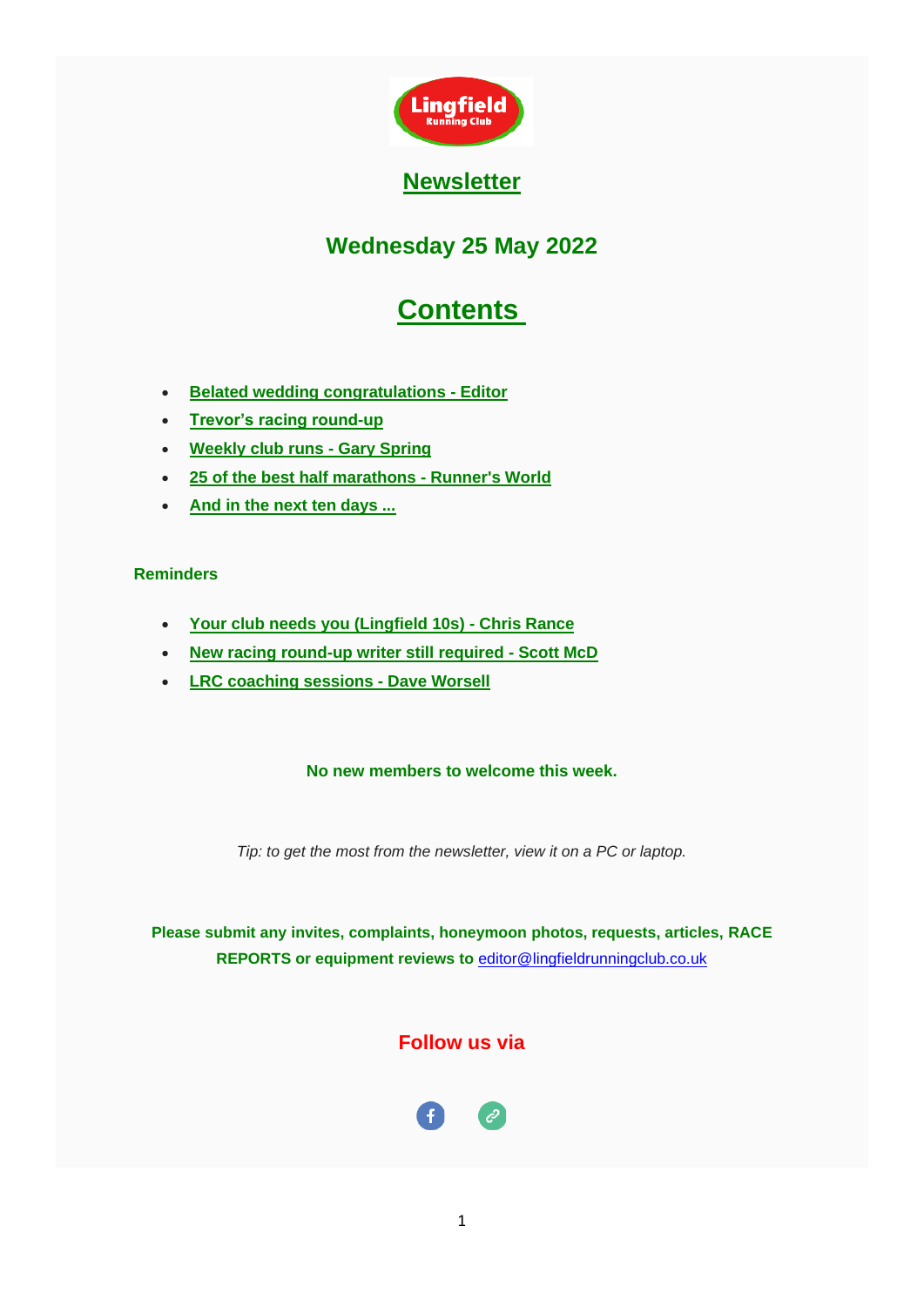

<span id="page-1-0"></span>We have only just discovered that we had another member marriage, on 6th May. So, today, we're sending our belated congratulations to Emma Forbes and Harold Burr.

[Back to top](#page-0-0)



## **Trevor's Racing Roundup**

<span id="page-1-1"></span>Hello everyone.

Last Saturday morning we had another very strong turnout at parkrun with 37 runners taking part, at the following 14 locations: East Grinstead (16), Bushy Park (7), Crystal Palace (1), Dulwich (1), Haigh Woodland (1), Horsham (1), Hove Promenade (1), Ifield Mill Pond (1), Kingdom (1), Nonsuch Park (1), Roberts Park (1), Squerryes Winery (1), Tilgate (3), and Witney (1).

Congratulations to **Dan Celani and Steven Price,** second and third home at East Grinstead. All our runners' details are listed below.

One earlier event I have only just found out about was on Wednesday 18 May. This was the Littlehampton Beach Run, a West Sussex Fun Run League (WSFRL) event over five, mainly sandy, miles. Liam Briscoe of Fittleworth Flyers won the race, by just six seconds, in a very quick 26.41. First lady was Amelia Brown of Worthing Harriers in 30.48. We had three of the 482 finishers, all running for their second claim club, Saints and Sinners.

170 **Ian Greenaway** 37.53 319 **Isla Greenaway** 45.27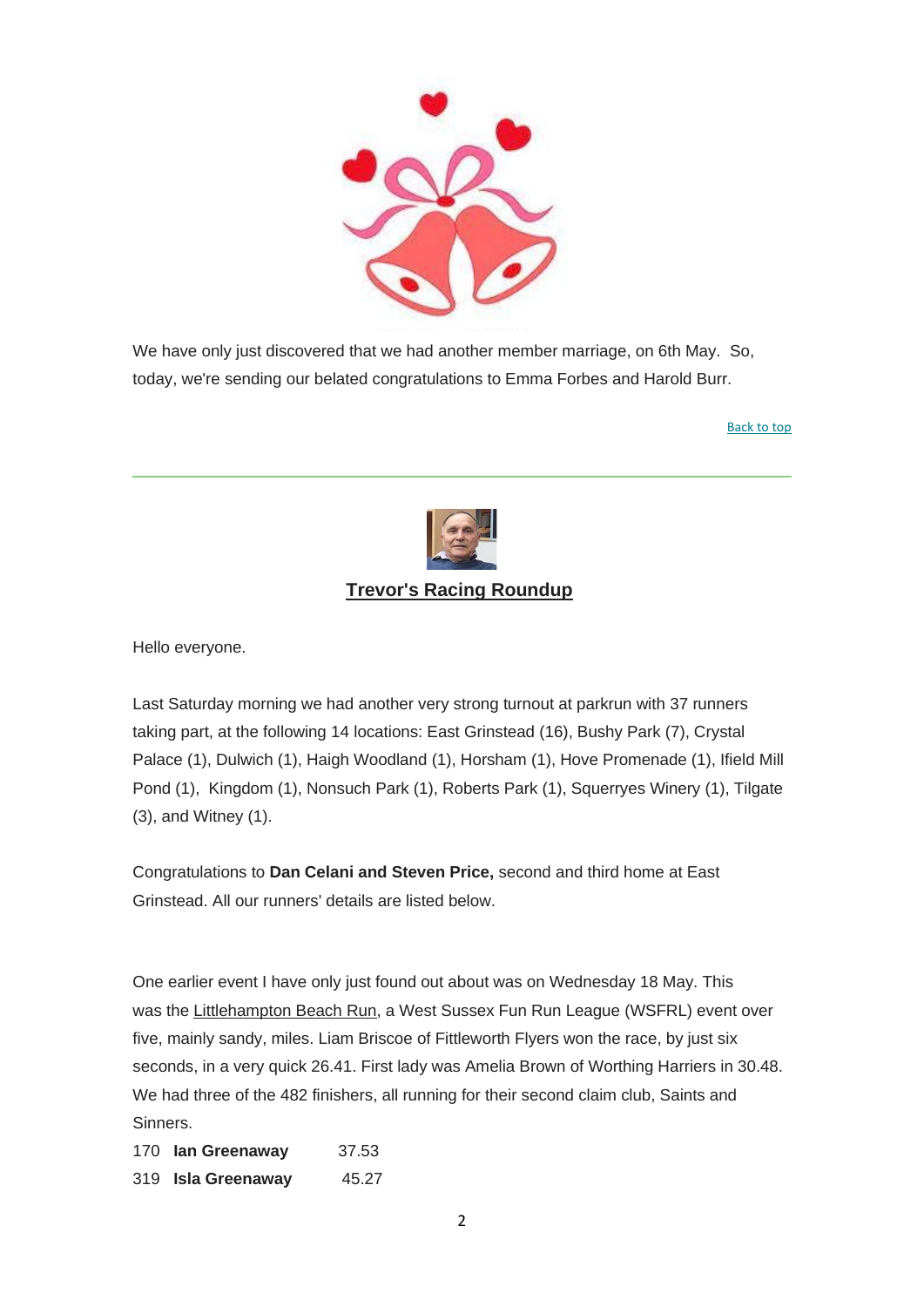#### 400 **Theresa Donohue** 50.25

Well done all three of you!

There is a WSFRL event tonight in Chichester, then the next is on Saturday 25 June. See the [event calendar](https://lingfieldrunningclub.us15.list-manage.com/track/click?u=06ee37595aba77e0e81ded734&id=f53300180a&e=7eacd48f96) for more details.

The weekend itself seemed fairly quiet apart from parkrun.

On Saturday there was a very tough run, the North Downs Way 50 miles, where we had four starters. The NDW50 begins in Farnham at the western end of the North Downs, travelling past Guildford following the North Downs Way National Trail. The course continues to the steepest climb of the race up to the top of Box Hill. The trail then drops down the other side, up Colley Hill, through Merstham to Oxted and the final eight miles to Knockholt Pound, the finish.

The winners were Ed Knudsen 6.55.08 and Amy-Jo Clarke 8.06.11, some way off the course records.

Lingfield had two members who completed the course. These were **Brandon Webb** in 9.57.18 and **Dave Chase** in 12.42.55. Dave was as good as his pre-race word … "I'll be at the back somewhere, walking up all the hills and keeping an eye out for any ice cream vans or cafés en route". But, judging by the photo below, he seemed to enjoy it.

**Nick Averre** made it as far as Botley Hill in 11.08.37; **Luke Davis** (winner of the SDW50 in April) also started but did not finish, but I do not have their full stories yet.

I know of only two events on Sunday where we had competitors.

One was the Horsham 10K, where we had just one runner of the 255 who finished. **Dave Nottidge** was 159th in a time of 55.17. The winners were Stuart Roberts of Brighton Phoenix in 36.23, and Clare Richer in 40.52.

#### Lindfield Village 10k and 5k

We had no runners in the 10k, but **Cat Frantz** ran in the 5k event and finished 110<sup>th</sup> of 250 finishers in a time of 32.27. First man home here was John (Jnr) Clayton in 19.30, and the first lady was Isla Cotton in 24.14. Good running, Cat.

Please let myself or the Editor know if we have missed anyone out of our results report.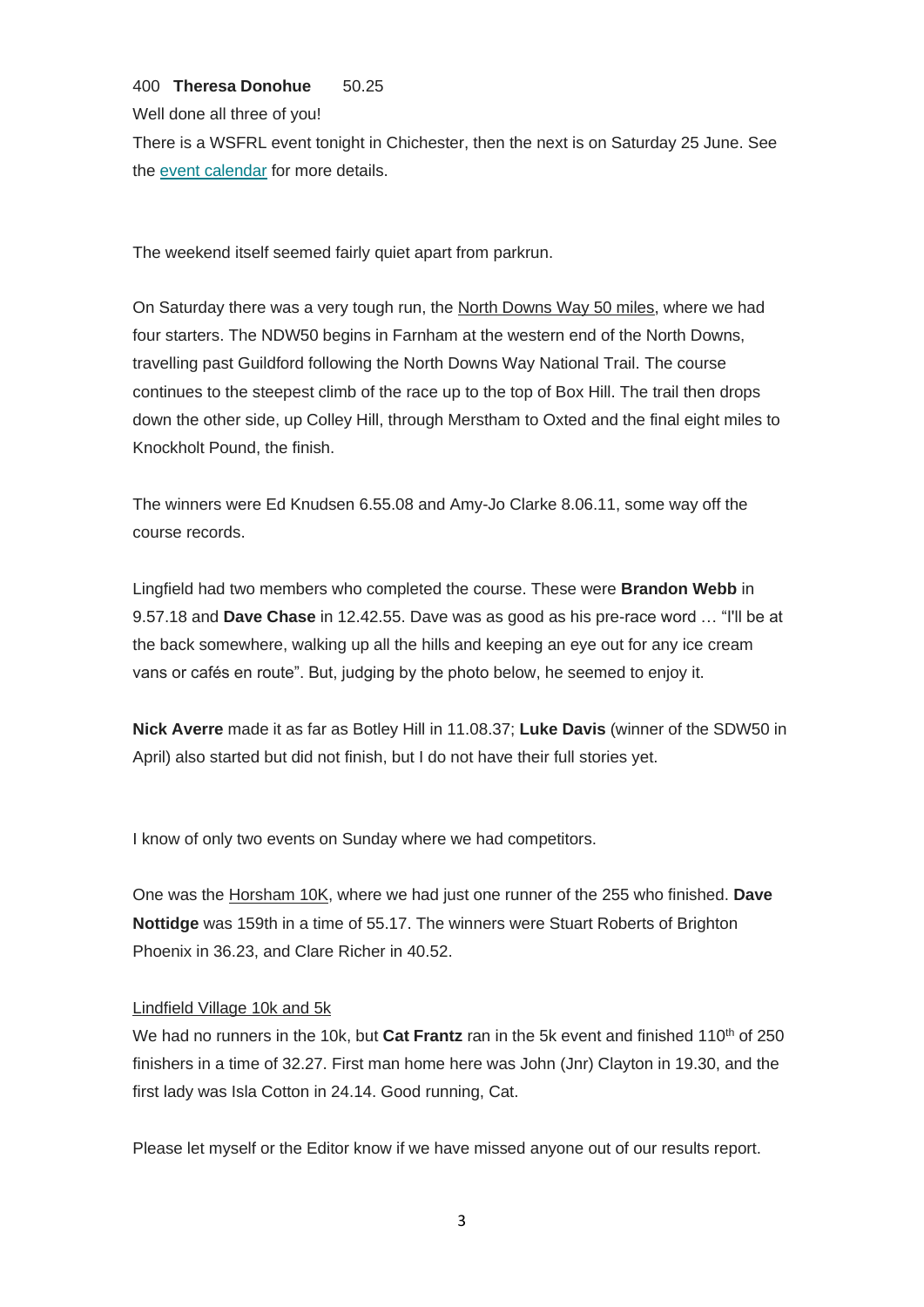Have fun and enjoy your running.

Trevor



*NDW50 - Dave Chase with Nick Averre, Edward Pollock (452) & Paul Crowe (441)*

#### [Back to top](#page-0-0)

| 21-May-22             | 37              | <b>LRC</b> parkrunners |          |           |     |
|-----------------------|-----------------|------------------------|----------|-----------|-----|
|                       | <b>Position</b> | <b>Name</b>            | Time     | Age grade | PB? |
| <b>East Grinstead</b> | 2               | Dan CELANI             | 00:18:59 | 72.96%    |     |
| 101 runners           | 3               | <b>Steven PRICE</b>    | 00:19:52 | 74.83%    |     |
|                       | 5               | Doug BEWLEY            | 00:20:28 | 65.23%    |     |
|                       | 6               | David BEALE            | 00:20:31 | 74.90%    | PB  |
|                       | 11              | Pete HOLMES            | 00:22:09 | 61.63%    | PB  |
|                       | 22              | James KILFIGER         | 00:24:04 | 60.32%    |     |
|                       | 32              | <b>Keith CHAMBERS</b>  | 00:25:44 | 63.99%    |     |
|                       | 34              | <b>Martin PAYNE</b>    | 00:26:12 | 64.63%    |     |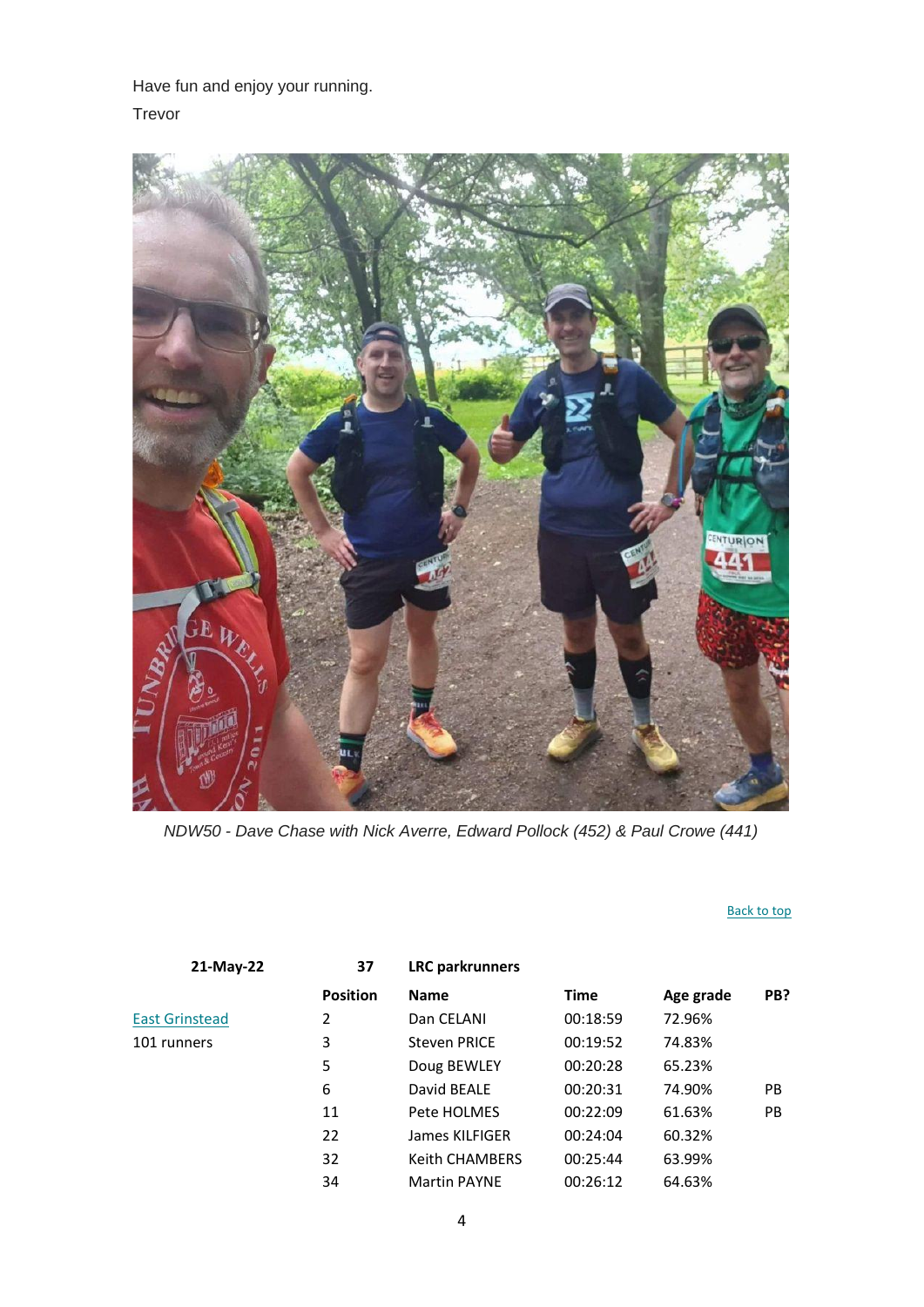|                         | 44   | <b>Fiona CHAMPNESS</b> | 00:27:51 | 58.77% |    |
|-------------------------|------|------------------------|----------|--------|----|
|                         | 47   | <b>Nick CHAMPNESS</b>  | 00:28:09 | 50.74% |    |
|                         | 50   | Simon COOK             | 00:28:16 | 53.89% |    |
|                         | 51   | <b>Helen DAVEY</b>     | 00:28:23 | 66.47% |    |
|                         | 62   | Isla GREENAWAY         | 00:28:57 | 51.12% |    |
|                         | 69   | <b>Steve WARNER</b>    | 00:30:19 | 55.85% |    |
|                         | 96   | <b>Tracey WEBB</b>     | 00:43:24 | 36.94% |    |
|                         | 101  | Nick HALL              | 00:56:19 | 24.80% |    |
|                         |      |                        |          |        |    |
| <b>Bushy</b>            | 221  | lan GREENAWAY          | 00:22:19 | 66.62% |    |
| 1,289 runners           | 275  | Vernon GIVEN           | 00:22:51 | 64.04% |    |
|                         | 277  | David WORSELL          | 00:22:52 | 63.99% |    |
|                         | 449  | Lisa COMPTON           | 00:24:54 | 83.94% |    |
|                         | 631  | Nevenka WORSELL        | 00:27:07 | 61.09% |    |
|                         | 937  | Theresa DONOHUE        | 00:31:00 | 57.63% |    |
|                         | 1266 | Joanne GIVEN           | 00:49:54 | 33.60% |    |
|                         |      |                        |          |        |    |
| <b>Crystal Palace</b>   | 120  | George ENGLISH         | 00:25:10 | 68.54% |    |
| 333 runners             |      |                        |          |        |    |
|                         |      |                        |          |        |    |
| <b>Dulwich</b>          | 8    | Tom SELLER             | 00:16:55 | 77.14% | PB |
| 490 runners             |      |                        |          |        |    |
|                         |      |                        |          |        |    |
| <b>Haigh Woodland</b>   | 4    | <b>Joe ROBINSON</b>    | 00:19:35 | 72.43% |    |
| 244 runners             |      |                        |          |        |    |
|                         |      |                        |          |        |    |
| <b>Horsham</b>          | 331  | Julie BLYTHE           | 00:33:05 | 57.03% |    |
| 419 runners             |      |                        |          |        |    |
|                         |      |                        |          |        |    |
| <b>Hove Promenade</b>   | 290  | <b>Sue GARNER</b>      | 00:27:10 | 89.26% |    |
| 522 runners             |      |                        |          |        |    |
|                         |      |                        |          |        |    |
| <b>Ifield Mill Pond</b> | 54   | Kath GARRIDO           | 00:31:32 | 75.53% |    |
| 80 runners              |      |                        |          |        |    |
|                         |      |                        |          |        |    |
| Kingdom                 | 82   | Carole BARNES          | 00:35:15 | 60.19% |    |
| 91 runners              |      |                        |          |        |    |
|                         |      |                        |          |        |    |
| <b>Nonsuch Park</b>     | 7    | Jeremy GARNER          | 00:17:49 | 81.48% |    |
| 632 runners             |      |                        |          |        |    |
|                         |      |                        |          |        |    |
| <b>Roberts Park</b>     | 214  | James WILLIS           | 00:30:43 | 46.17% |    |
| 340 runners             |      |                        |          |        |    |
|                         |      |                        |          |        |    |
| <b>Squerryes Winery</b> | 7    | Jonathon ROE           | 00:21:01 | 63.12% |    |
| 141 runners             |      |                        |          |        |    |
|                         |      |                        |          |        |    |
| <b>Tilgate</b>          | 4    | Dan OPPE               | 00:18:23 | 73.71% |    |
|                         |      |                        |          |        |    |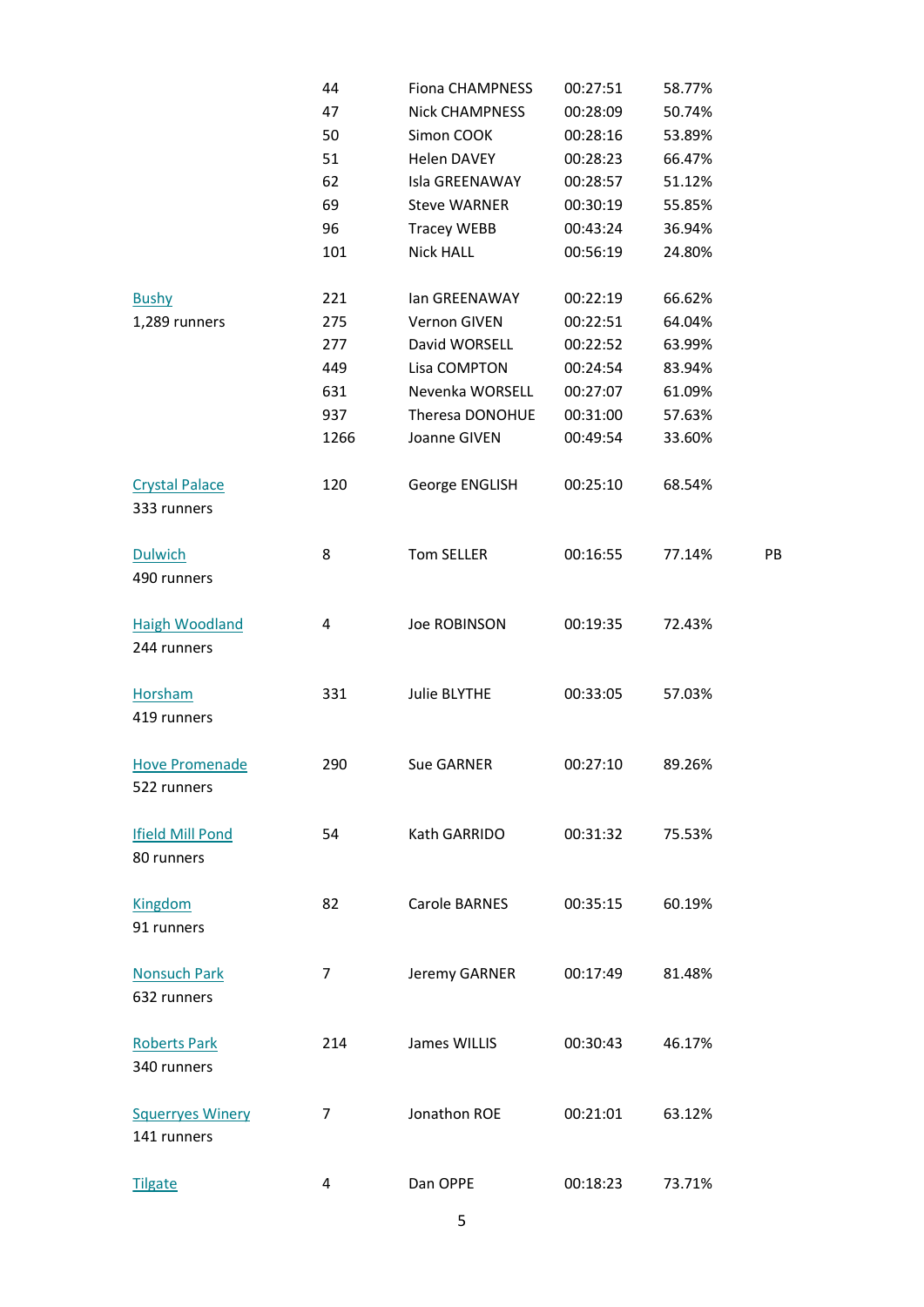| 332 runners           | 110 | David NOTTIDGE        | 00:26:11 | 64.67% |
|-----------------------|-----|-----------------------|----------|--------|
|                       | 286 | lan WILSON            | 00:38:49 | 45.99% |
| Witney<br>239 runners | 204 | <b>Claire PURCELL</b> | 00:36:05 | 52.29% |

[Back to top](#page-0-0)

### **Weekly club runs & races**

**Gary Spring**

#### <span id="page-5-0"></span>**Club Run, Thursday, 26th May**

Fiona and Tom will be leading a run to Dry Hill. The route is just over six miles. There will be additional leaders, so we can separate into different-paced groups if needed. There is also a shorter option of four miles available.

#### **Club Run, Tuesday, 31 st May**

Next Tuesday, we'll do a 9km run, going out to Ardenrun, then past the Red Barn, coming back to the club through the footpaths of Blindley Heath Nature Reserve. There are several shorter options available, all doing the same initial 3km route, if needed.

To prevent a repeat of yesterday evening's obstacle event, i.e. climbing over barbed wire fences, I will ensure we stick to cow-free footpaths on this route. Proposed route [here](https://lingfieldrunningclub.us15.list-manage.com/track/click?u=06ee37595aba77e0e81ded734&id=b74c1d15fe&e=7eacd48f96)

**Club Run, Thursday, 2nd June**

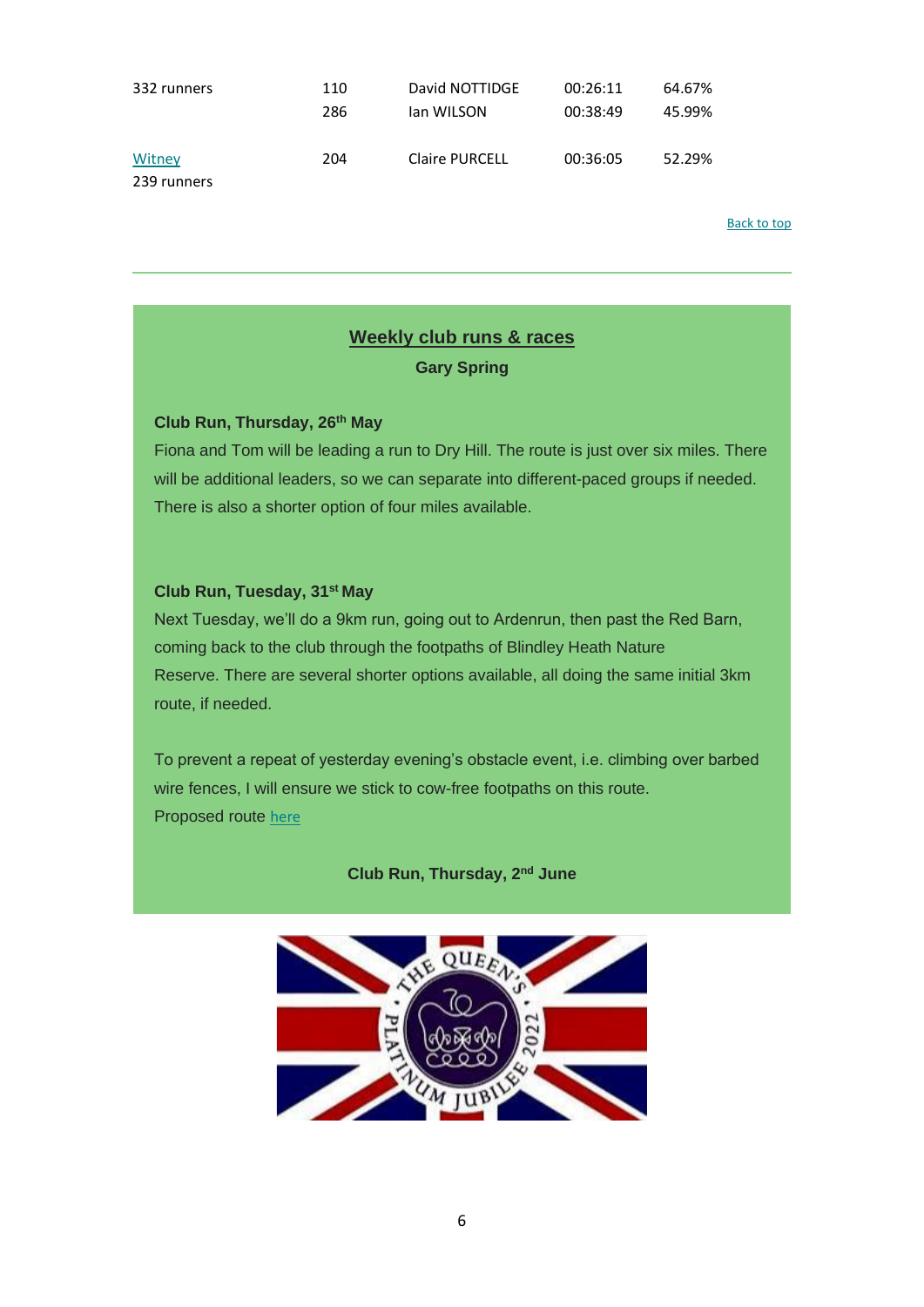In light of the Queen's Platinum Jubilee celebrations, there will be a change to the usual 19:00 club running time on Thursday,  $2<sup>nd</sup>$  of June.

There will, instead, be two organised runs available in the morning. The first run starts from the club at 08:00, led by Tom Cartledge and the second run leaves at 09:00, led by Kevin Reeve. The 08:00 run will be a longer distance than normal, between 14 to 16 miles cross country. The route will head out towards Dry Hill and Edenbridge returning via the airstrips towards St Piers. The pace will be an approximate 10 minute per mile.

Kevin's route will be more local to Lingfield and will be between 5 to 6 miles.

There will be no organised club run in the evening.

#### **Summer Series Race 2 Tuesday, 7th June**

The second of the four club race series will take place on Tuesday,  $7<sup>th</sup>$  June. The race requires volunteers, as course marshals and time-keepers, to provide a safe run, with timed results. If anyone is not planning to run and available that evening to help, please contact me at [membershipsecretary@lingfieldrunningclub.co.uk](mailto:membershipsecretary@lingfieldrunningclub.co.uk) or speak to me at one of the club runs before that date.

The race route is 4.4 miles (just over 7km), with an option of a 5.5km route for anyone not wanting to do the actual race.

The routes are shown on the club website. Click on this link to see the maps. [https://lingfieldrunningclub.co.uk/route-maps/](https://lingfieldrunningclub.us15.list-manage.com/track/click?u=06ee37595aba77e0e81ded734&id=407d44665d&e=7eacd48f96) (look for 'June Race 2' in the list of maps).

Final details on this race will be in next week's newsletter.

[Back to top](#page-0-0)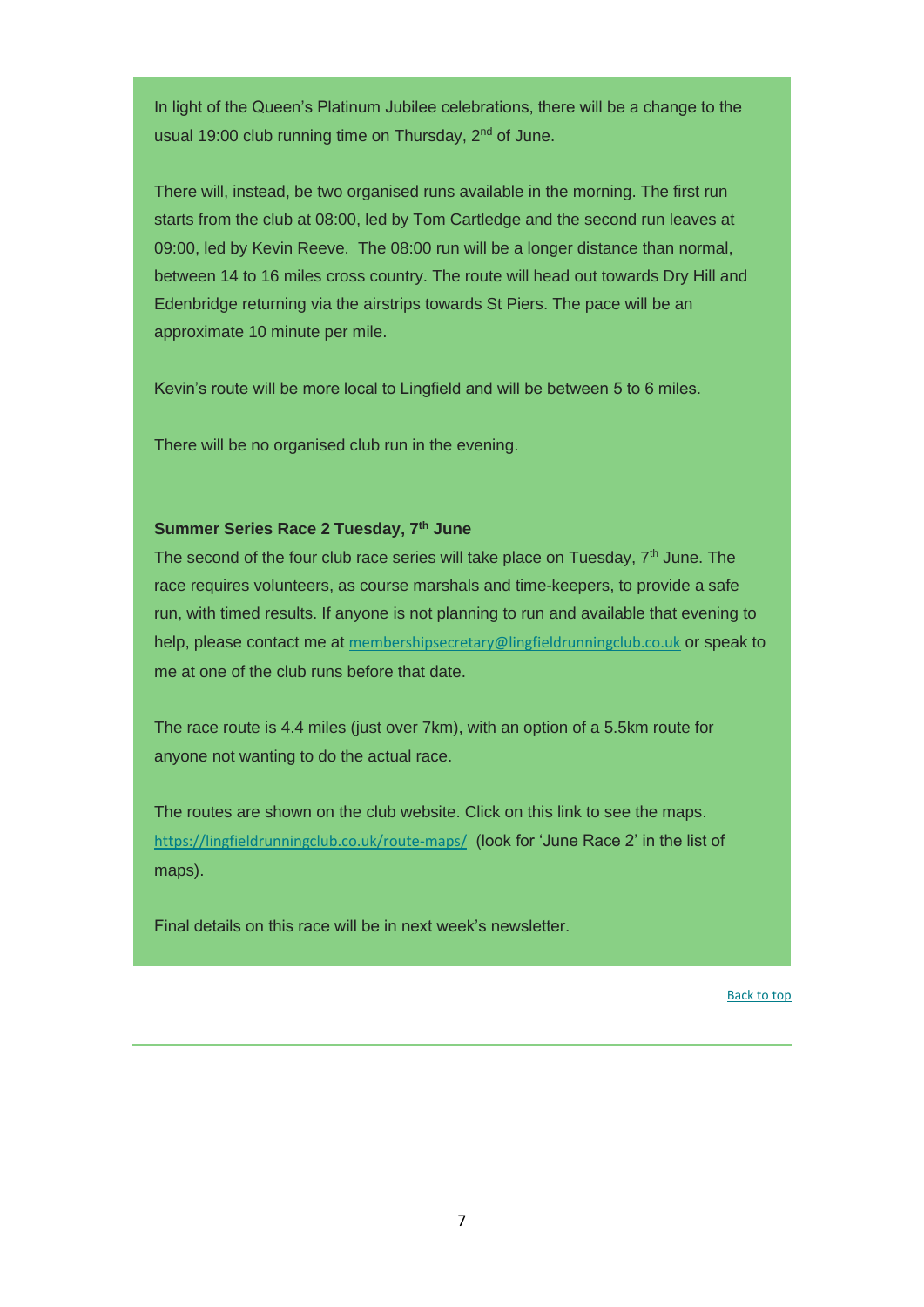## **[25 of the best half marathons](https://lingfieldrunningclub.us15.list-manage.com/track/click?u=06ee37595aba77e0e81ded734&id=43c89947d7&e=7eacd48f96)**

Runners World

<span id="page-7-0"></span>

*Prague - number 6 of the 7 HMs abroad*

We love a half marathon. Whether you're an old hand or new to racing, it's a challenging, yet completely attainable goal for most, and can bring great structure to your training year.

[Back to top](#page-0-0)

**And over the next ten days ....**

Editor

<span id="page-7-1"></span>Highlighting events in the club [race calendar](https://lingfieldrunningclub.us15.list-manage.com/track/click?u=06ee37595aba77e0e81ded734&id=9abb427947&e=7eacd48f96) for the next ten days.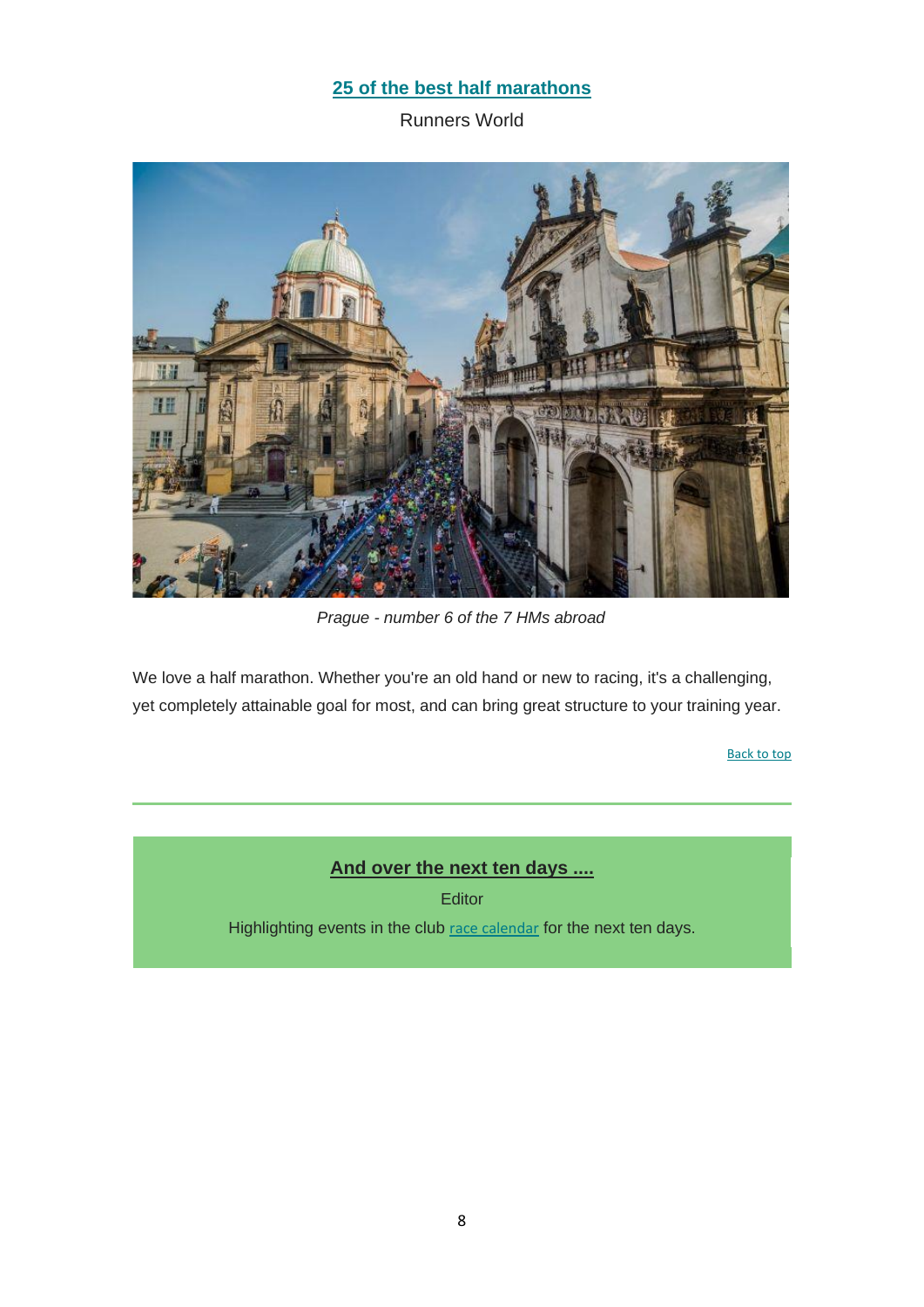#### **LRC Race Diary**

| LIW IWVY PRI Y     |                                            |  |                               |
|--------------------|--------------------------------------------|--|-------------------------------|
| Today              | $\rightarrow$ Wednesday, May 25 $\sim$     |  | <b>form</b> Week Month Agenda |
|                    | Wednesday, May 25                          |  | ▲                             |
| $6:45$ pm          | LRC coaching (Imberhorne - Fiona)          |  |                               |
| 7:30 <sub>pm</sub> | Chichester Runners Trundle View (Goodwood) |  |                               |
| Thursday, May 26   |                                            |  |                               |
| $7:00$ pm          | Club running (Dry Hill - Fiona & Tom C)    |  |                               |
| Saturday, May 28   |                                            |  |                               |
| 9:00am             | Club running                               |  |                               |
| 9:00am             | East Grinstead parkrun                     |  |                               |
| 10:00am            | Arundel & Fauna 5k & 10k                   |  |                               |
| 10:00am            | Club running                               |  |                               |
| 10:00am            | Maverick Adidas Terrex Original Dorset     |  |                               |
| Sunday, May 29     |                                            |  |                               |
| 9:30am             | Wimbledon Common Half                      |  |                               |
| 9:30am             | South Downs 50k & 100k                     |  |                               |
| 11:00am            | Royal Tunbridge Wells 5k                   |  |                               |
| Tuesday, May 31    |                                            |  |                               |
| $7:00$ pm          | Club running (Red Barn route - Gary)       |  |                               |
| Wednesday, June 1  |                                            |  |                               |
| 6:00 <sub>pm</sub> | Bedgebury 10k & 5k                         |  |                               |
| 6:45pm             | <b>LRC</b> coaching                        |  |                               |
| $7:00$ pm          | Chase the Sun Hyde Park 5k & 10k           |  |                               |
|                    |                                            |  |                               |

| Thursday, June 2 |                                               | ▲ |  |
|------------------|-----------------------------------------------|---|--|
| 8:00am           | Club running (Tom C)                          |   |  |
| 9:00am           | Club run (Kevin)                              |   |  |
| 9:00am           | Game Over Challenge 10k-Ultra (Gravesend)     |   |  |
| Friday, June 3   |                                               |   |  |
| $9:30$ am        | Jubilee Queen Elizabeth Olympic Park 5k & 10k |   |  |
| Saturday, June 4 |                                               |   |  |
| 9:00am           | East Grinstead parkrun Jubilee brunch         |   |  |
| 9:00am           | Club running                                  |   |  |
| 10:00am          | Club running                                  |   |  |
| Sunday, June 5   |                                               |   |  |
| 8:30am           | Lewes 3 Peaks guided run                      |   |  |
| 9:00am           | Medway 10k                                    |   |  |
| 10:00am          | Mud Monsters 5k-20k (East Grinstead)          |   |  |
| 10:00am          | Surrey & Sussex & Veterans AC Masters Champs  |   |  |

If you ever see any errors in the diary, or think we should add an event, please email details to [editor@lingfieldrunningclub.co.uk](mailto:editor@lingfieldrunningclub.co.uk)

[Back to top](#page-0-0)

## **Reminders from previous weeks**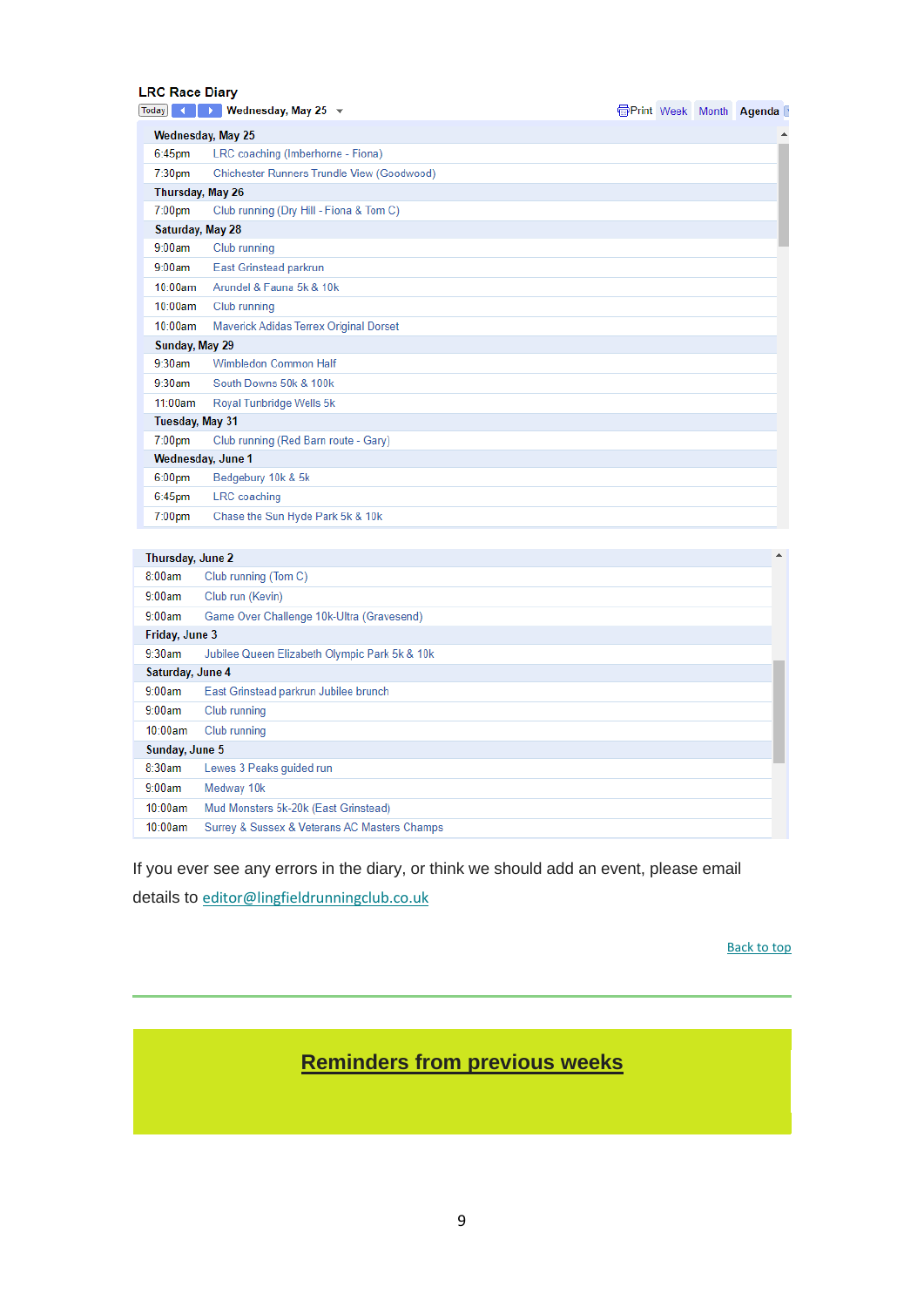## [Lingfield 10s](https://lingfieldrunningclub.us15.list-manage.com/track/click?u=06ee37595aba77e0e81ded734&id=794c14148b&e=7eacd48f96) **– Sunday 3 rd July**

**Chris Rance**

<span id="page-9-0"></span>

#### Hello everyone

Following on from a two year break, the Lingfield 10s will be returning this year on Sunday  $3<sup>rd</sup>$  July, with the races starting at 9:30am. And, for the very first time, we will be employing chip timing for all competitors.

The event consists of two races - a 10 mile and a 10k, with the event headquarters at Lingfield College.

The event is organised and run by members of Lingfield Running Club, and all the profits from the event are donated to local charities.

For the event to be successful, we need your help, as an event this size cannot go ahead without considerable help from the Lingfield Running Club members.

As we did last time, we are allowing Lingfield Running Club members to enter the race if they wish to do so. We do expect any Running Club members participating in the race to make themselves available for a volunteering duty that would take place either before the 3<sup>rd</sup> July (erecting signage on course on the Saturday afternoon, clearing vegetation from the route in the weeks before) or on the day (car park duties, checking signage on route, etc.).

First Aid: We need to have first-aiders around the course. (In addition to the Paramedic Team we will have stationed at the start and finish area) These people need to hold a current first-aid qualification.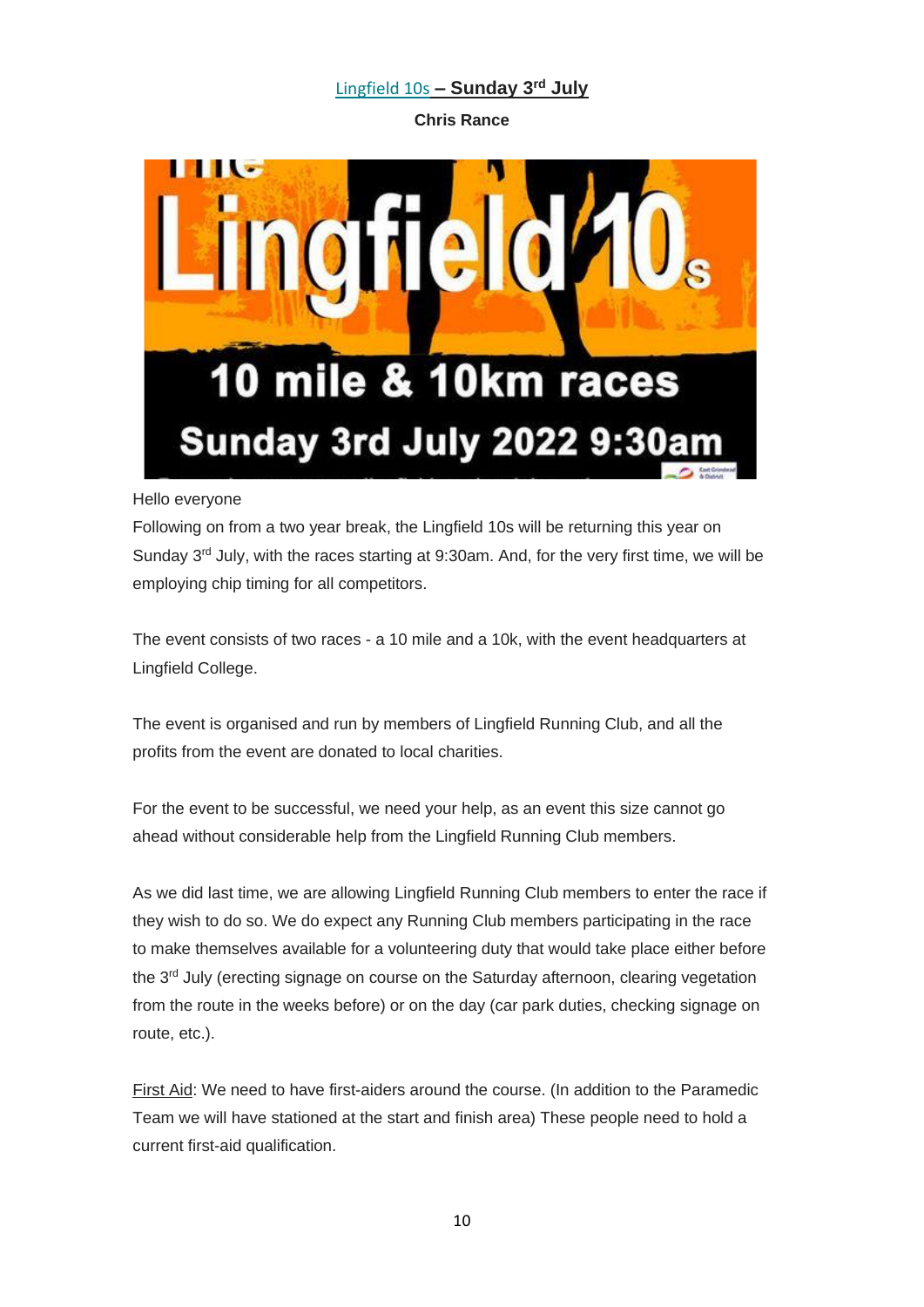If you (or friends and family) are able to help or you plan to run the race, please email [chris\\_rance@yahoo.co.uk](mailto:chris_rance@yahoo.co.uk) with the following information,

- Name or names
- email addresses
- mobile phone numbers.

Indicating

- 1. If you are available to help on Sunday the 3rd July.
- 2. And/or if you are available to help on or before Sat the  $2<sup>nd</sup>$  July with event preparation
- 3. If you a qualified first aider, and are willing to help in this capacity on the day
- 4. If you intend to enter and race in the Lingfield 10's, and hence be allocated a volunteering duty before the race starts, and whether you would like this on the Saturday, or on the Sunday prior to the race starting

All the details of the event are on the club website. [https://lingfieldrunningclub.co.uk/lingfield-10s/](https://lingfieldrunningclub.us15.list-manage.com/track/click?u=06ee37595aba77e0e81ded734&id=a395d4a0cc&e=7eacd48f96) Best Regards

Chris Rance - 07801-045964 ([Chris\\_Rance@yahoo.co.uk](mailto:Chris_Rance@yahoo.co.uk)) On behalf of the Lingfield 10s committee

[Back to top](#page-0-0)

## **New racing round-up writer required Scott McDonald**

<span id="page-10-0"></span>I would like to take this opportunity to thank Trevor for his outstanding contribution to the newsletter, with his excellent weekly racing round up!

However, Trevor would like to pass this vital and interesting role over to another volunteer in the near future.

To complete the weekly report, you will need to keep up to date with any races that our members are completing. So please view, and be ready to extract details from,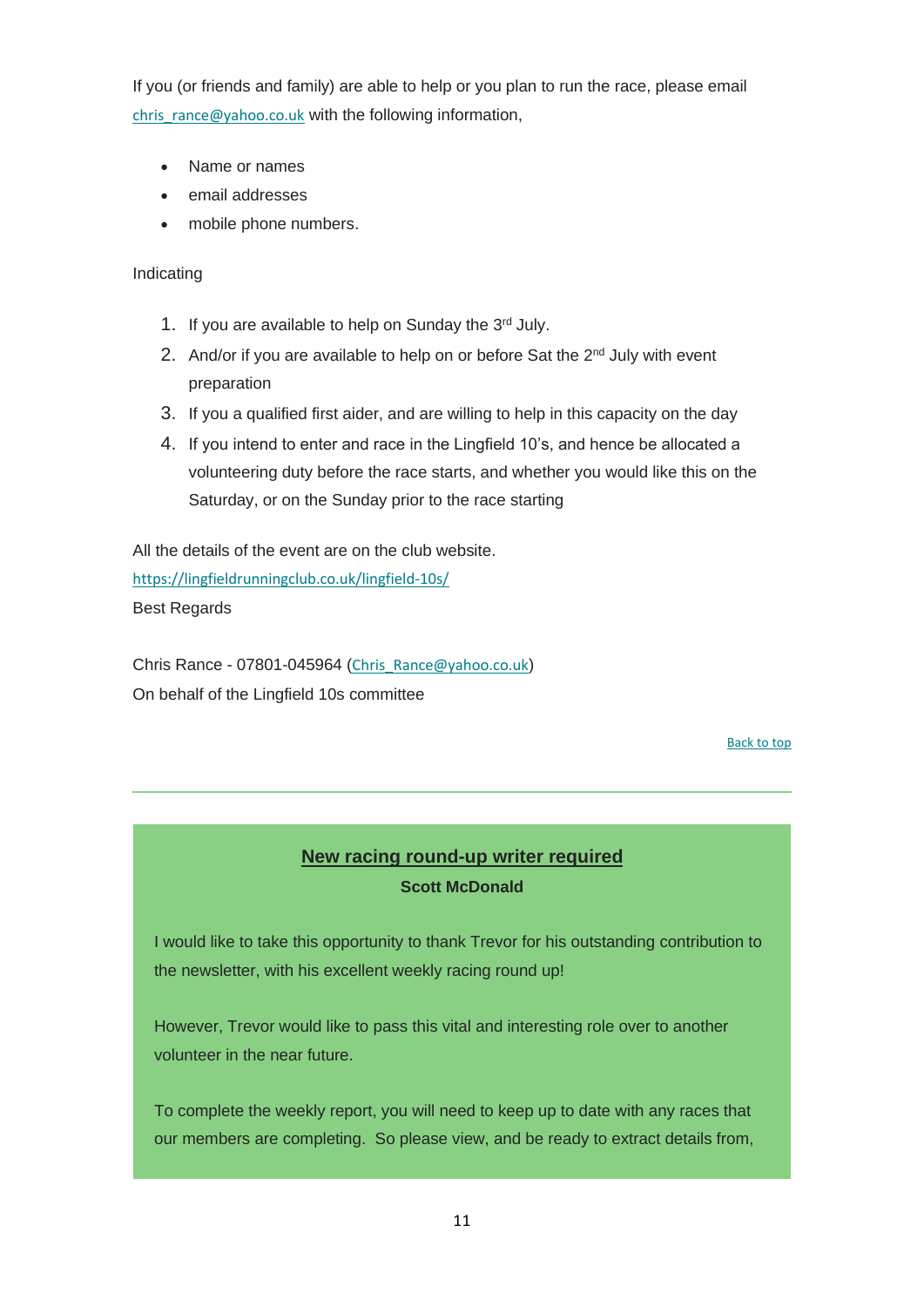the parkruns and from our club FACEBOOK page, where members often enter details of their races.

If you want, you can do a little research about various races to add to your report, e.g. this weekend five members were in the BRIGHTON MARATHON, so you would collate their times, position and perhaps add in a few lines about the event.

The other part of this role that you may be required to do (in discussion with Trevor) would be to put the results into the club database. The database contains details of everyone's race entries and times - a great piece of club history!

Trevor would give a proper handover and any volunteer would have the opportunity to make suitable changes to the club report.

Please note you would not be a member of the club committee and would not need to attend meetings, but would liaise with Graeme Bennett, the newsletter editor.

If interested [please contact me](mailto:chair@lingfieldrunningclub.co.uk) ASAP. I would be more than happy for more than one member to share this workload, so please think about becoming involved in our club newsletter.

[Back to top](#page-0-0)

## **Link to book a place for the coaching session**

Dave Worsell

<span id="page-11-0"></span>We've made a slight amendment to the Wednesday evening coaching sessions to make managing and booking places easier.

You can now book your place for multiple Wednesday sessions in advance. **Please ensure, if you intend to join a session, that you have booked in advance**  so the coaches know who will be attending and can structure a session accordingly.

Likewise, if you find you can't make a session please cancel your place using the link in the email confirmation.